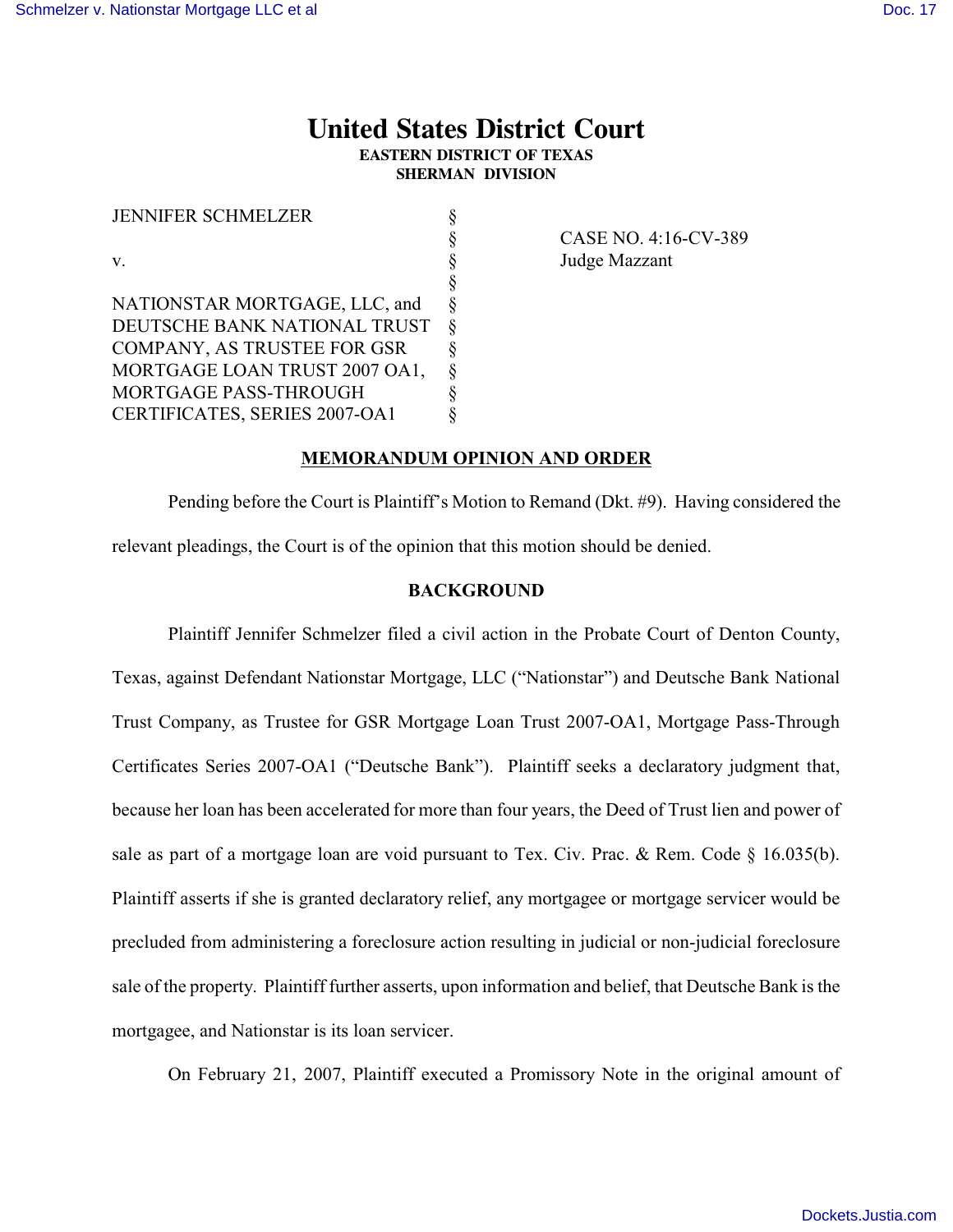\$488,000 payable to Countrywide Bank, N.A. ("Countrywide") for real property located at 11763 Coronado Trail, Frisco, Texas 75034. Plaintiff also executed a Deed of Trust granting a lien against the property in favor of Countrywide to secure repayment of the Note. The Note and Deed of Trust were assigned to Deutsche Bank, which is the current mortgagee of the Deed of Trust.

On December 6, 2011, Plaintiff filed suit against Bank of America, N.A. ("BANA"), the mortgage servicer of the loan at the time, seeking to prevent a foreclosure sale scheduled the same day. Over four years later, Plaintiff filed notice non-suiting her claims against BANA, and the court dismissed the previous lawsuit by order dated January 7, 2016.

On October 6, 2014, Plaintiff filed a Chapter 13 bankruptcy petition to prevent a foreclosure sale scheduled the next day. Plaintiff's bankruptcy case was ultimately dismissed, as a result of her failure to file a Chapter 13 plan, by order dated March 25, 2015. Plaintiff filed the present lawsuit seeking to prevent the foreclosure sale of the property scheduled for June 7, 2016.

Deutsche Bank filed its Notice of Removal (Dkt. #1). Deutsche Bank asserts that this Court has diversity jurisdiction because Nationstar is a nominal party, and thus, the joining of Nationstar should not destroy diversity jurisdiction.

Plaintiff filed a motion to remand (Dkt. #9). Deutsche Bank filed a response (Dkt. #11) and Plaintiff filed a reply (Dkt. #13).

It is undisputed that Plaintiff and Deutsche Bank are diverse, and that the amount in controversy exceeds \$75,000. The only question is whether Nationstar is a nominal party, allowing the Court to disregard Nationstar being a citizen of Texas.

#### **LEGAL STANDARD**

A defendant may remove any civil action from state court to a district court of the United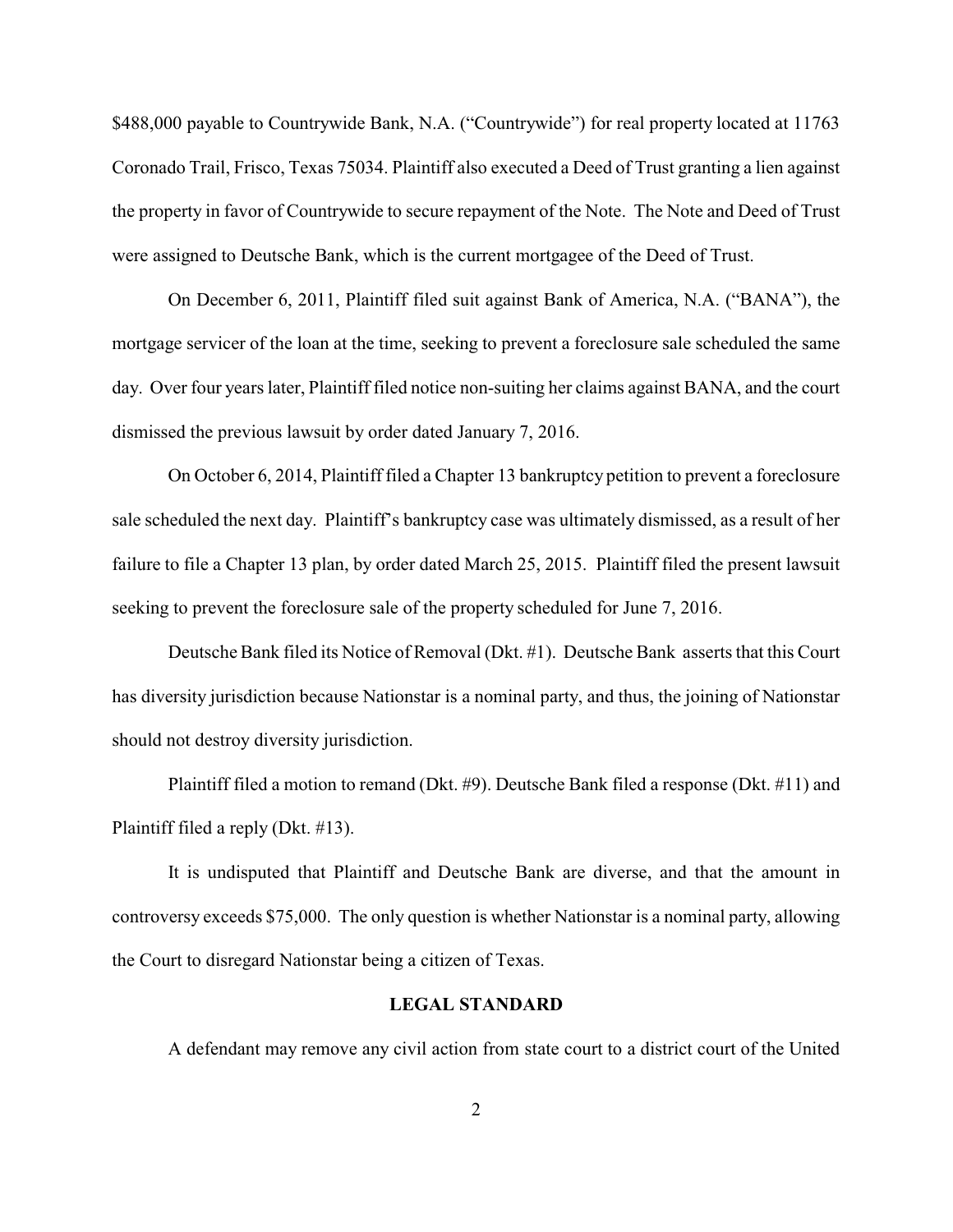States which has original jurisdiction. 28 U.S.C. § 1441. District courts have original jurisdiction over all civil actions that are between citizens of different states and involve an amount in controversy in excess of \$75,000, exclusive of interest and costs. 28 U.S.C. § 1332. The party seeking removal "bears the burden of establishing that federal jurisdiction exists and that removal was proper." *Manguno v. Prudential Prop. & Cas. Ins. Co.*, 276 F.3d 720, 723 (5th Cir. 2002); *Weaver v. Zurich Am. Ins. Co.*, No. Civ. A. H–10–1813, 2010 WL 3910053, at \*1 (S.D. Tex. Oct.1, 2010). The removal statute must "be strictlyconstrued, and anydoubt about the proprietyof removal must be resolved in favor of remand." *Gasch v. Hartford Accident & Indem. Co.*, 491 F.3d 278, 281–82 (5th Cir. 2007). A district court is required to remand the case to state court if, at any time before final judgment, it determines that it lacks subject matter jurisdiction. *See* 28 U.S.C. § 1447(c); *Groupo Dataflux v. Atlas Glob. Grp., L.P.*, 541 U.S. 567, 571 (2004).

"[A] federal court must disregard nominal or formal parties and rest jurisdiction only upon the citizenship of real parties to the controversy." *Navarro Sav. Ass'n v. Lee*, 446 U.S. 458, 461 (1980). "Whether a party is [formal or] 'nominal' for removal purposes depends on 'whether, in the absence of the [party], the Court can enter a final judgment consistent with equity and good conscience, which would not be in any way unfair or inequitable....'" *Acosta v. Master Maint. & Constr. Inc.*, 452 F.3d 373, 379 (5th Cir. 2006) (quoting *Tri–Cities Newspapers, Inc. v. Tri–Cities Printing Pressmen &Assistants Local 349*, 427 F.2d 325, 327 (5th Cir. 1970)). Nominal parties are not required to join in the removal petition, and joinder is also not required when defendants have not been served at the time of removal. *Farias v. Bexar County Bd. of Trs. for Mental Health Retardation Servs.*, 925 F.2d 866, 871 (5th Cir. 1991).

"To establish that non-removing parties are nominal parties, 'the removing partymust show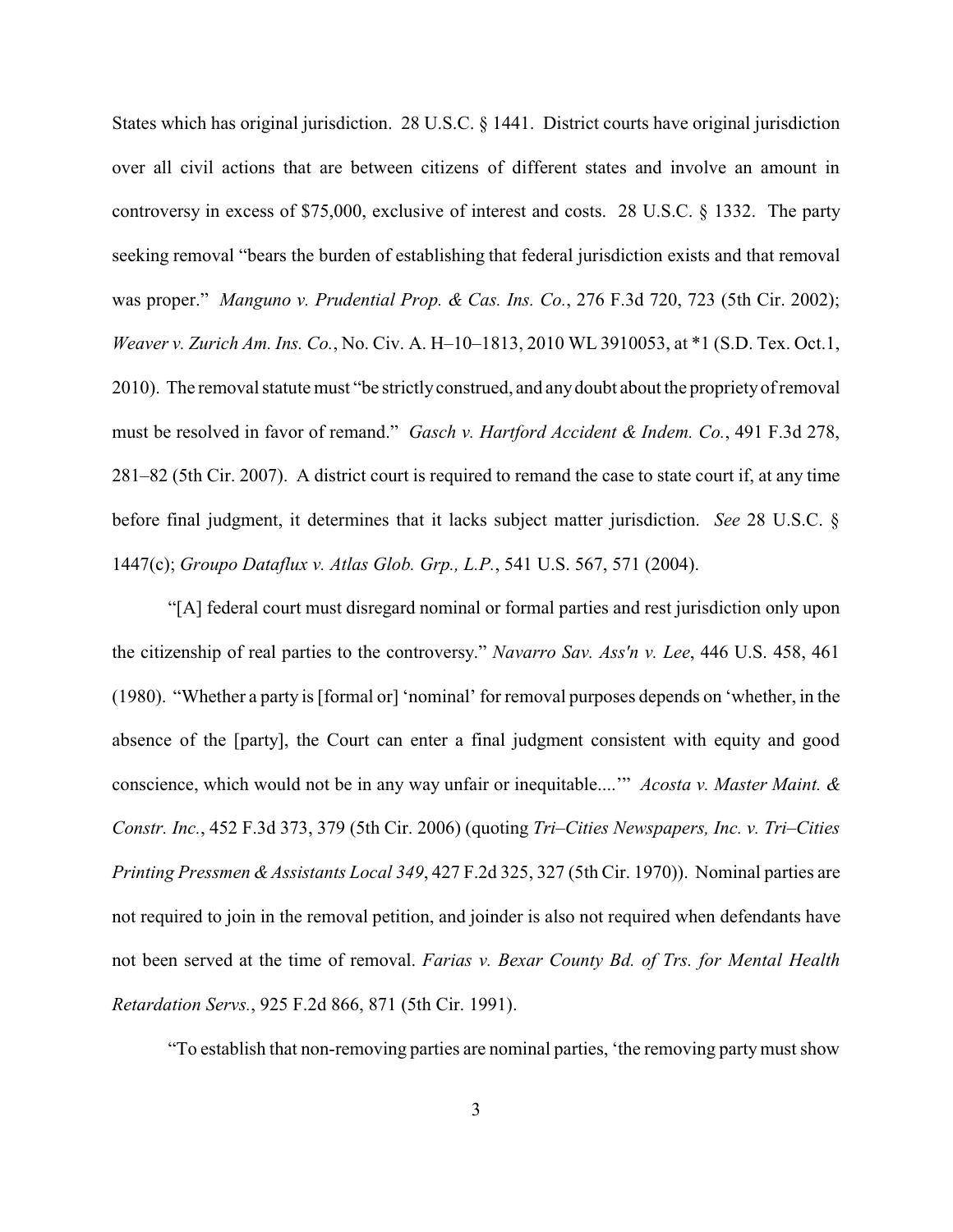... that there is no possibility that the plaintiff would be able to establish a cause of action against the non-removing defendants in state court.'" *Farias*, 925 F.2d at 871 (quoting*B., Inc. v. Miller Brewing Co.*, 663 F.2d 545, 549 (5th Cir. Unit A Dec. 1981)).

"An alternate articulation of the test is whether or not a named party's 'role in the law suit is that of a depositary or stakeholder.' " *La. v. Union Oil Co. of Cal.*, 458 F.3d 364, 367 (5th Cir. 2006) (citing *Tri–Cities Newspapers, Inc.*, 427 F.2d at 327). The Court takes "practical considerations into account in making this determination ." *Id.* at 367. The Court's analysis is not "dependant on how the plaintiff labels its complaint, but rather on the practical effect of a judgment on a given defendant." *In re Beazley Ins. Co.*, No. 09–20005, 2009 WL 7361370, at \*4 (5th Cir. May 4, 2009) (citing *Union Oil Co.*, 458 F.3d at 367). The result of the analysis will depend "on the facts in each case." *Tri–Cities Newspapers, Inc.*, 427 F.2d at 327 (citing *Boeing Airplane Co. v. Aeronautical Indus.*, 91 F. Supp. 596 (W.D.Wash.1950)). "The bottom line concern in determining a nominal party is whether the plaintiff can establish a cause of action against the non-removing [or non-diverse] defendant in state court." *Farias*, 925 F.2d at 872. "The question of whether a named defendant is a nominal party depends on the facts in each case," and the Court must "look to whether a party was nominal at the time of removal rather than considering any subsequent events." *In re Beazley Ins. Co.*, 2009 WL 7361370, at \*4 (5th Cir. May 4, 2009).

Some courts have noted that the inquiry is the same as the improper joinder analysis. *See, e.g., S. Lavon Evans, Jr. Drilling Venture, LLC v. Laredo Energy Holdings, LLC*, Civ. A. No. 2:11–CV– 12, 2011 WL 1104150 at \*4 n. 2 (S.D. Miss. March 23, 2011) ("The two analyses appear to be substantially identical."). "When assessing whether diversity jurisdiction exists, a court must disregard non-diverse citizenship of an improperly joined defendant." *Doucet v. State Farm Fire*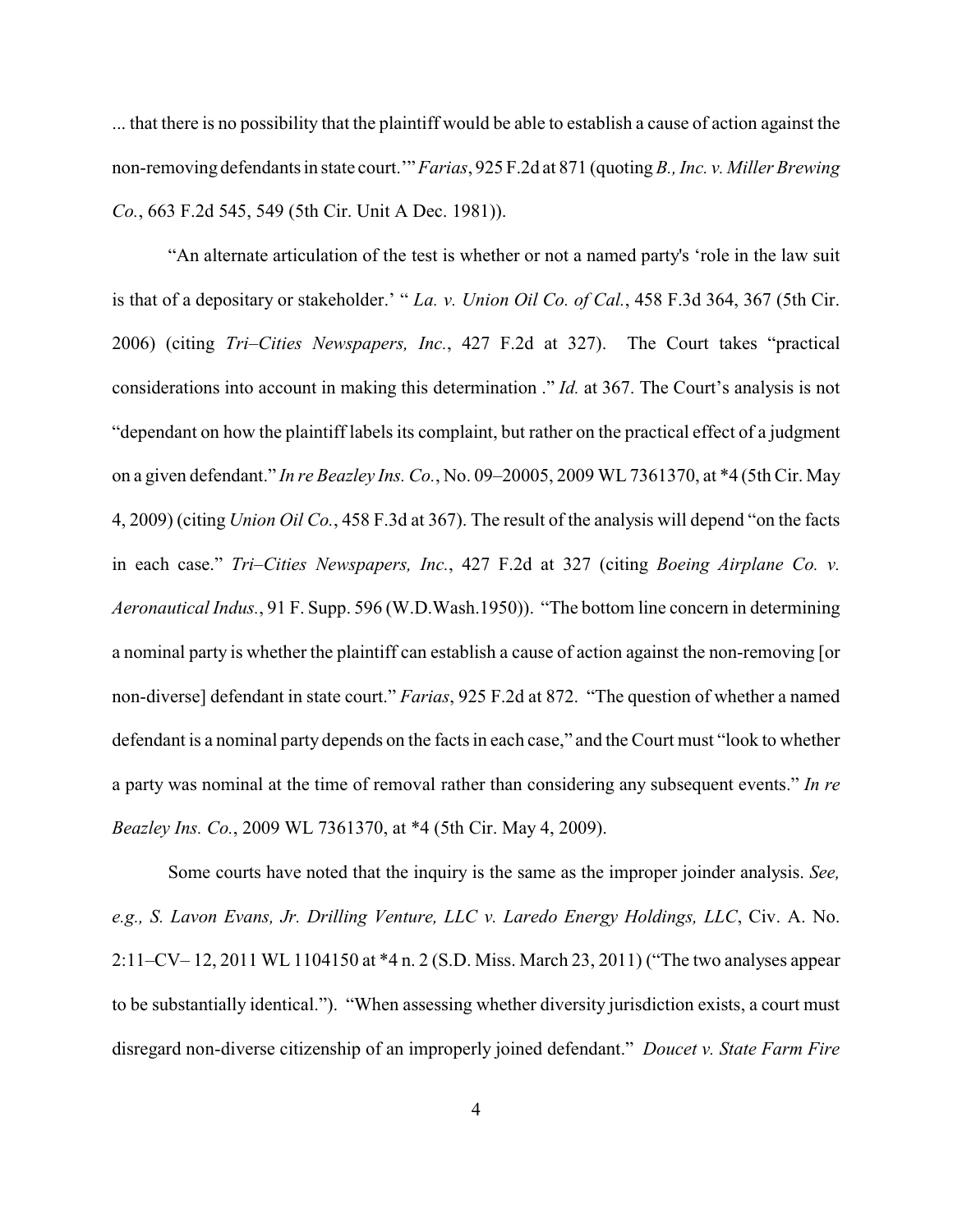*and Cas. Co.*, No. 1:09–CV–142, 2009 WL 3157478, at \*4 (E.D. Tex. Sept. 25, 2009) (citing *Smallwood v. Ill. Cent. R.R. Co.*, 385 F.3d 568, 572–73 (5th Cir. 2004)). A defendant who contends that a non-diverse party is improperly joined has a "heavy" burden of proof. *Green v. Amerada Hess Corp.*, 707 F.2d 201, 205 (5th Cir. 1983); *Great Plains Trust Co. v. Morgan Stanley Dean Witter & Co.*, 313 F.3d 305, 312 (5th Cir. 2002) (citation omitted). "In making its determination, the court must ordinarily evaluate all of the factual allegations in the plaintiff's state court pleadings in the light most favorable to the plaintiff, resolving all contested issues of substantive fact in favor of the plaintiff." *Green*, 707 F.2d at 205.

"The removing party must prove that there is absolutely no possibility that the plaintiff will be able to establish a cause of action against the in-state defendant in state court, or that there has been outright fraud in the plaintiff's pleading of jurisdictional facts." *Great Plains Trust*, 313 F.3d at 312 (quoting *Green*, 707 F.2d at 205). After the Court resolves all disputed questions of fact and all ambiguities in controlling state law in favor of the plaintiff, the Court determines whether the plaintiff has any possibility of recovery against the party whose joinder is questioned. *Id.* (citation omitted). If there is a reasonable basis for predicting that the state law might impose liability on the facts of the case, then there is no fraudulent joinder. *Id.* (citation omitted). This possibility must be reasonable and not just theoretical. *Id.*

"A district court should ordinarily resolve [claims of] improper joinder by conducting a Rule 12(b)(6)-type analysis." *McDonal v. Abbott Labs.*, 408 F.3d 177, 183 n.6 (5th Cir. 2005); *see also Boone v. Citigroup, Inc.*, 416 F.3d 382, 388 (5th Cir. 2005). "[I]f a plaintiff can survive a Rule 12(b)(6)-type challenge, there is generally no improper joinder." *Guillory v. PPG Indus., Inc.*, 434 F.3d 303, 309 (5th Cir. 2005) (citation omitted); *Smallwood*, 385 F.3d at 573. The Court, however,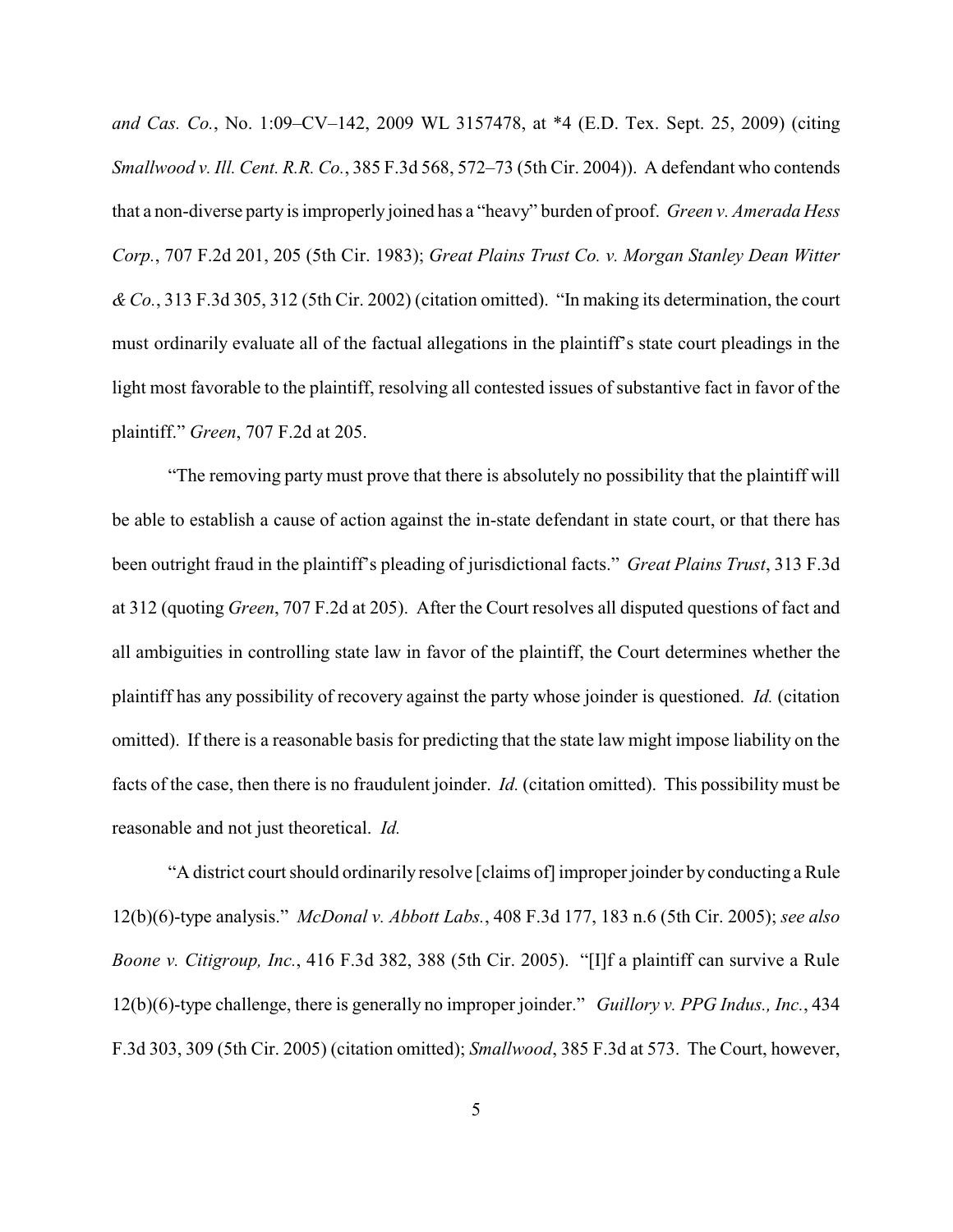must carefully distinguish an attack on the overall merits of the case from a showing that defendants were improperly joined in order to defeat diversity. *See Smallwood*, 385 F.3d at 573; *see also Gasch* 491 F.3d at 284. However, plaintiff must plead "enough facts to state a claim to relief that is plausible on its face." *Bell Atl. Corp. v. Twombly*, 550 U.S. 544, 570 (2007). There are cases in which a further summary inquiry is appropriate to "identify the presence of discrete and undisputed facts that would preclude plaintiff's recovery against the in-state defendant." *Smallwood*, 385 F.3d at 573-74; *Guillory*, 434 F.3d at 311.

"In evaluating a claim of fraudulent joinder, we do not determine whether the plaintiff will actually or even probably prevail on the merits of the claim, but look only for a possibility that the plaintiff may do so." *Rodriguez v. Sabatino*, 120 F.3d 589, 591 (5th Cir. 1997); *see Guillory*, 434 F.3d at 308-09. "If that possibility exists, a good faith assertion of such an expectancy in a state court is not a sham…and is not fraudulent in fact or in law." *B., Inc*, 663 F.2d at 550 (citation omitted). "If there is 'arguably a reasonable basis for predicting that the state law might impose liability on the facts involved,' then there is no fraudulent joinder," and the case must be remanded for lack of diversity. *Great Plains Tr.*, 313 F.3d at 312 (citation omitted); *Sid Richardson Carbon & Gasoline Co. v. Interenergy Res. Inc.*, 99 F.3d 746, 751 (5th Cir. 1996).

#### **ANALYSIS**

The question for the Court is whether Deutsche Bank has shown that Plaintiff has *no possibility* of establishing a valid cause of action against the non-diverse defendant, Nationstar. The Court decides this question looking at the Original Petition on file at the time of removal.

First, the Court must decide which standard to apply in the examination of Plaintiff's state court petition. The Fifth Circuit recently clarified that the federal pleading sufficiency standard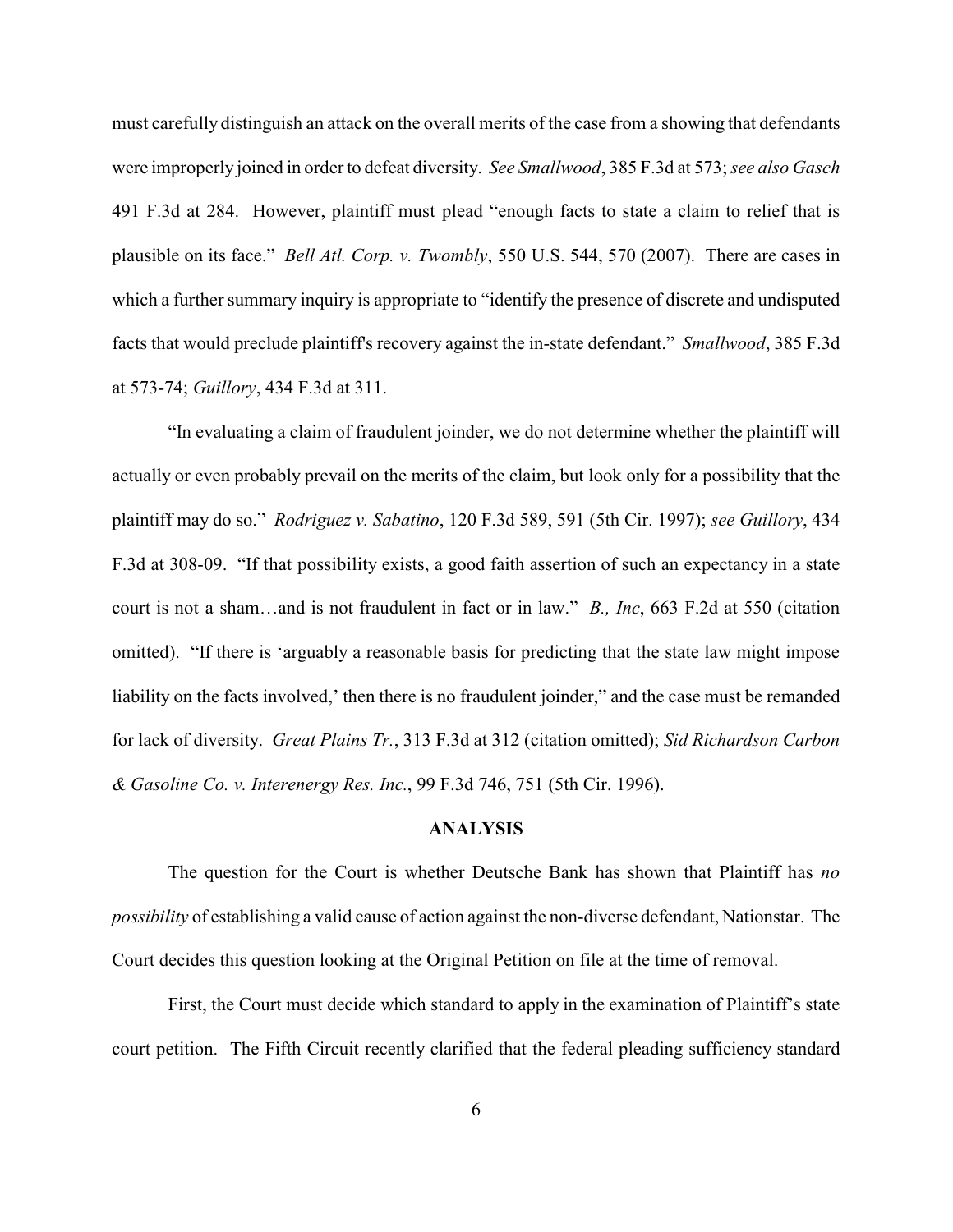applies to analyzing improper joinder. *See Int'l Energy Ventures Mgmt., L.L.C. v. United Energy Grp., Ltd.*, 818 F.3d 193, 208 (5th Cir. 2016).

Deutsche Bank asserts that Nationstar is a nominal party because its presence in this lawsuit has no practical effect on a potential judgment granting the relief sought by Plaintiff. Deutsche Bank argues that Plaintiff only seeks declaratoryrelief to preclude foreclosure, and that it is the mortgagee of the Deed of Trust and is the only party whose ownership interest in the loan is implicated by Plaintiff's request for relief. Deutsche Bank's Notice of Removal asserts that Nationstar is the mortgage servicing agent for Deutsche Bank, against whom no wrongdoing is attributed or claimed.

Plaintiff asserts that Nationstar, the current loan servicer, is granted broad discretion by agreement with the mortgagee, as well as under Texas law. Plaintiff asserts that this discretion is especially broad in a loan servicer's actions in acceleratiing of a loan and administering a foreclosure. Plaintiff further asserts that numerous courts have held that a mortgagee's loan servicer is a real party in interest, with standing to conduct the legal affairs of the investor of the debt it services. Plaintiff points the Court to Texas statutes that permit mortgage servicers to undertake a host of actions related to a loan. Specifically, Plaintiff cites that a loan servicer handles all of the day-to-day activities of a mortgage loan, including collecting and applying payments, answering mortgagor questions, responding to Qualified Written Requests under RESPA, sending notices and monthly statements, and administering foreclosure proceedings. Plaintiff argues that Nationstar, as the current loan servicer who is attempting to foreclose, is not a nominal party, but a necessary party, and because Nationstar is a citizen of Texas, the parties are not completely diverse, and the Court lacks subject-matter jurisdiction over this lawsuit.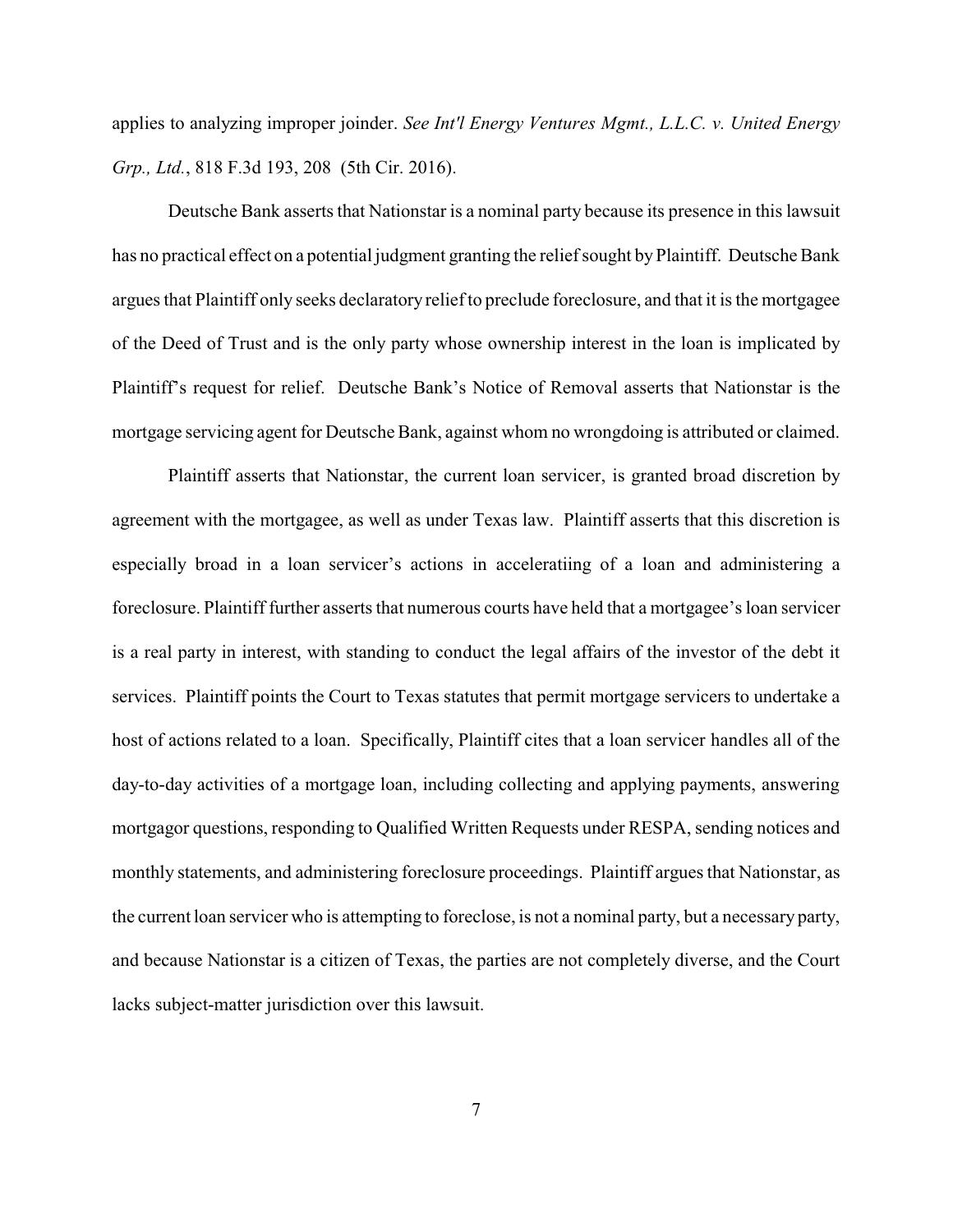The Court agrees with Plaintiff's general citations of the various duties that a loan servicer may undertake in carrying out its duties to the parties. It is uncontested that Nationstar, as the current mortgage servicer, has statutory authority to act on behalf of Deutsche Bank, the mortgagee. However, the statute does not grant Nationstar the power to conduct a non-judicial foreclosure sale, because that authority comes from the agreement between the mortgagee and the property owner, which allows the servicer to act on behalf of the mortgagee.

The Court must focus its analysis on what relief Plaintiff is seeking in this case. Plaintiff has one claim. Plaintiff seeks a declaratory judgment that the Defendants are barred by the applicable statute of limitations from foreclosing on the property. Plaintiff also seeks injunctive relief. Based upon the relief Plaintiff is seeking, the Court finds that Nationstar is a nominal party. Nationstar is not a necessary party for the relief sought in this case. If Nationstar were not a party, the Court could enter a final judgment, assuming Plaintiff prevails, against Deutsche Bank, giving Plaintiff the full relief she has requested.

Although Plaintiff's motion to remand fails to cite any authority that addresses the legal standard for determining whether a defendant is a nominal party, Plaintiff does cite several cases for the prospect that a servicer is a real party in interest. *See BAC Home Loans Servicing, LP v. Tex. Realty Holdings, LLC*, 901 F. Supp. 2d 884, 909 (S.D. Tex. 2012); *Greer v. O'Dell*, 305 F.3d 1297, 1302 (11th Cir. 2002); *CWCapital Asset Mgmt., LLC v.Chicago Prop., LLC*, 610 F.3d 497, 501 (7th Cir. 2010); *ECF N. Ridge Assocs., L.P. v. ORIX Capital Mkts, L.L.C.*, 336 S.W.3d 400, 407 (Tex. App.—Dallas 2011, pet. denied). None of these cited cases address the question of whether a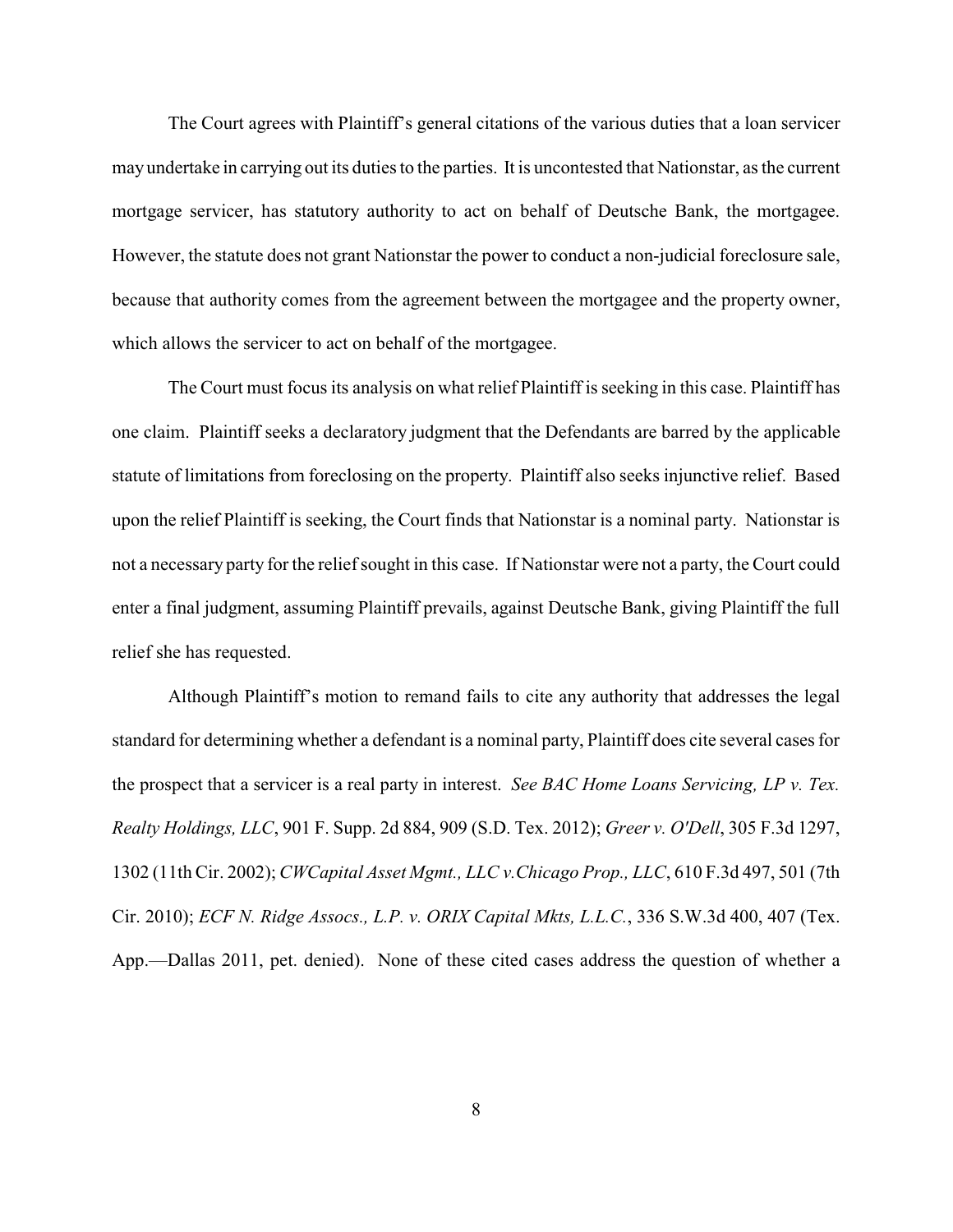servicer is a nominal party in a removal situation. Instead, the cases address whether a servicer can qualify as a real party in interest with standing to file suit in its own name.<sup>1</sup>

In her reply, Plaintiff does state part of the legal standard applicable to the Court's analysis: whether the plaintiff can establish a cause of action against the non-removing defendant in state court. *See Farias*, 925 F.2d at 872. Additionally, Plaintiff asserts that she could establish a cause of action against Nationstar, and Nationstar is not a nominal party. Plaintiff argues that she can maintain an action against Nationstar for any improper acts and omissions associated with the Deed of Trust lien and power of sale such as what is alleged in this case, being the acts and omissions associated with the foreclosure of a void Deed of Trust lien. The problem with Plaintiff's argument is that the petition on file at the time of removal does not support this argument. Plaintiff has no affirmative causes of actions, and only seeks declaratory and injunctive relief. Plaintiff only seeks a declaration that foreclosure is barred by the applicable statute of limitations. Based upon this request, the only required partyis Deutsche Bank, the mortgagee. Based upon the relief being sought by Plaintiff, Nationstar, the servicer, is not a required party. There are also no allegations that the servicer did anything wrong other than allegedly improperly seeking foreclosure as the agent for Deutsche Bank. Based upon the facts alleged, there are no independent causes of action that would be plausible.<sup>2</sup>

<sup>&</sup>lt;sup>1</sup> In *CWCapital*, the court acknowledged that the issue of whether diversity jurisdiction exists is a separate inquiry than whether the servicer is a real party in interest. *See CWCapital Asset Mgmt, LLC*, 610 F.3d at 500.

<sup>&</sup>lt;sup>2</sup> Although there could be situations where a servicer could do something that would allow for an independent cause of action against a servicer, Plaintiff asserts no such claims in this case.